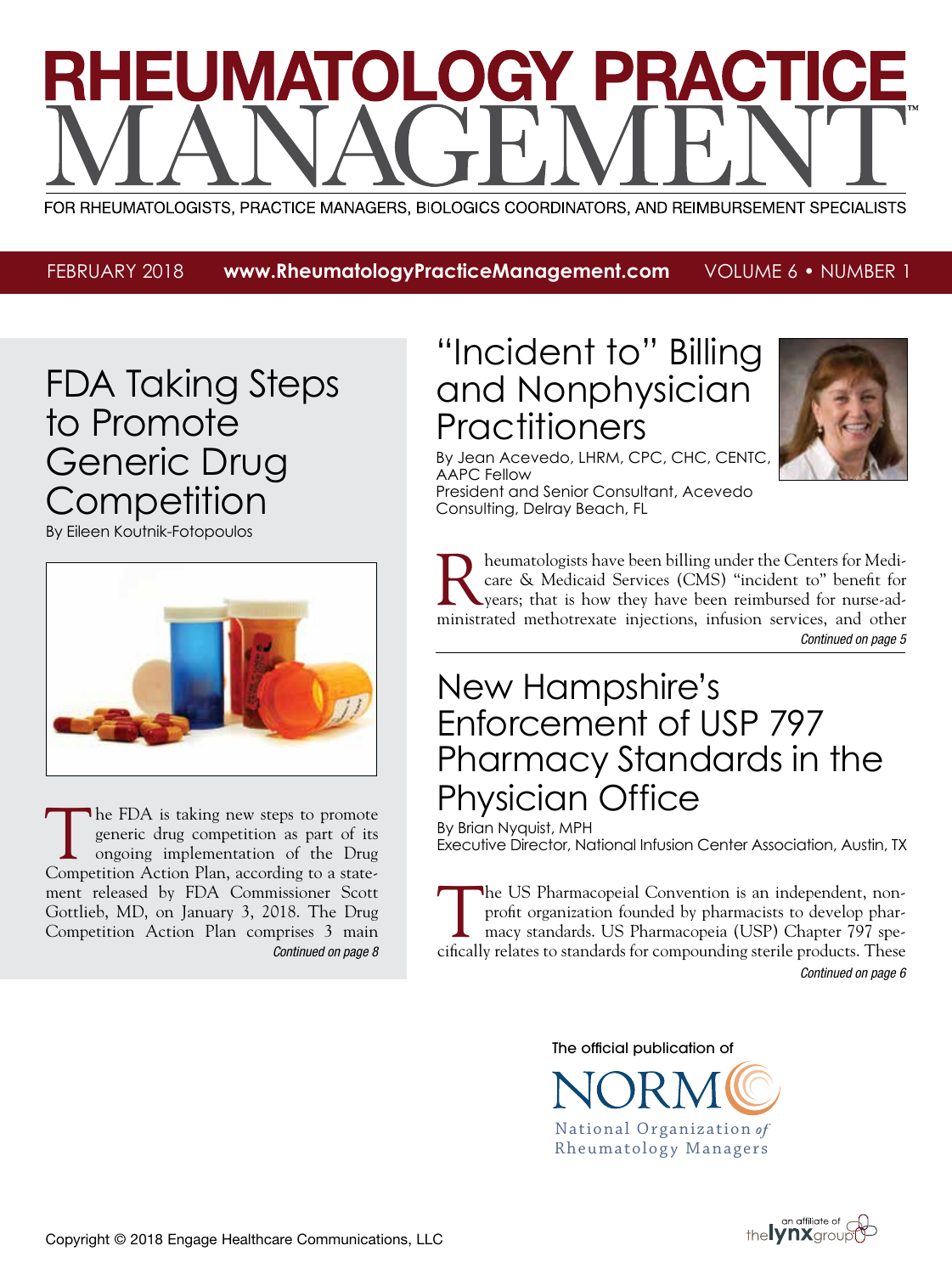# "Incident to" Billing and Nonphysician... *Continued from the cover*

physician services personally provided by a clinical staff member. The claim goes out as if the supervising physician personally provided the service, and this is appropriate as the medical assistant or registered nurse is not considered a qualified healthcare professional who can bill on his or her own. As nonphysician practitioners (NPPs), such as physician assistants (PAs) and advanced registered nurse practitioners (ARNPs), have started to work in rheumatology practices with greater frequency, it has become increasingly important to understand "incident to" requirements.

This importance can primarily be attributed to 2 factors. First, the NPP can and must enroll in the Medicare program,<sup>1</sup> and consequently has his or her own Medicare number with which to bill the program directly. Second, the Medicare reimbursement for an NPP is 85% of the physician's payment; therefore, physicians understandably want to bill the NPP's services as incident to their own so as not to lose 15% of their charges. However, if the "incident to" billing requirements are not met or well-documented, the physician could end up in the unpleasant situation of having an overpayment assessed.

## **"INCIDENT TO" REQUIREMENTS**

To qualify as "incident to," services must be part of the patient's normal course of treatment, during which a physician in the practice personally performed an initial service, and remains actively involved in the course of treatment.<sup>2</sup> The physician does not have to be physically present in the patient's treatment room while these services are provided, but must provide direct supervision; that is, a physician in the group must be present in the office suite to render assistance, if necessary. The patient record should document the essential requirements for an "incident to" service, including that the services and supplies are:

- An integral, although incidental, part of the physician's professional services and established treatment plan
- Of a type that are commonly furnished in a physician's office or clinic
- Furnished under the physician's direct personal supervision
- Furnished by an individual who qualifies as an employee (ie, with a W-2 or 1099) of the physician's practice.

**If the "incident to" billing requirements are not met or welldocumented, the physician could end up in the unpleasant situation of having an overpayment assessed.**

### **THE CONFUSION**

Anecdotally, it appears that confusion and misunderstanding as to when it is permissible to bill ARNP or PA services as if the physician personally provided the service stems from the disconnect between the NPP's scope of practice, which may require just general supervision, and that of "incident to" billing, which requires direct supervision (ie, a billing physician in the office suite). It is common for a PA or ARNP to say "When I'm seeing a patient I don't need a physician in

the office to supervise me." From their licensure perspective, that is accurate, and CMS would agree, but CMS would also add that, when no physician is in the office suite, the services provided by an NPP must be billed under the NPP's name and National Provider Identifier (NPI).

When CMS says services must be "part of the physician's professional service," that means there must have been a direct, personal, professional service furnished by the physician to initiate the course of treatment—of which the service being performed by the NPP is an incidental part—and that there must be subsequent services by the physician of a frequency that reflects the physician's continuing active participation in, and management of, the course of treatment.3

A PA or ARNP can create his or her own plan of treatment, change the dose of a medication started by the physician, order an x-ray, and so forth—however, the moment NPPs make independent treatment decisions, they are no longer just following the physician's plan of treatment, and services must now be billed to Medicare under the NPP's name and NPI.

### **FINAL THOUGHTS**

It must be noted that this article only discusses the CMS requirements for "incident to" billing. As more NPPs begin working in rheumatology practices, it is imperative that other payer policies be checked. Some insurers, such as Florida Blue, do not allow any NPP "incident to" billing. The SA Modifier must be added to Evaluation & Management services on claims provided by an ARNP or PA and billed via the supervising physician to United-Healthcare. Physicians billing com-*Continued on page 6*